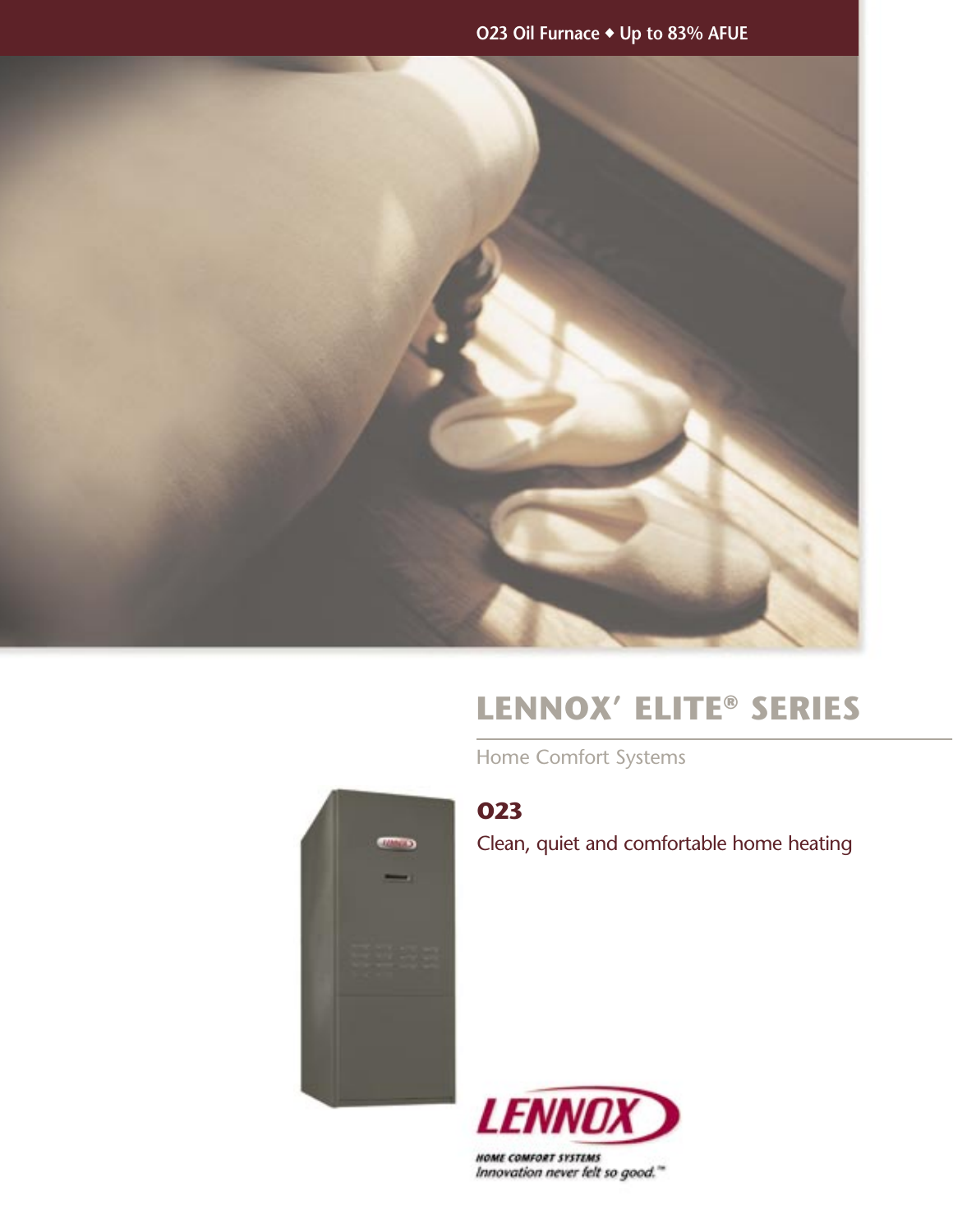## Elite® Series O23 Oil Furnace

Efficient operation can result in significant energy savings

Quality components ensure long-lasting reliability

Simple, durable design allows easy maintenance and serviceability

Compact size fits easily in almost any closet, crawlspace or basement, leaving plenty of room for add-on air conditioning

The Elite® Series O23 oil furnace offers a clean, quiet and economical way to keep your home warm and comfortable. High-quality components like the Beckett burner reliably deliver heat to every room—year after year, with little maintenance required.

### **CLEAN, QUIET AND COMFORTABLE HEATING, WITH EASY MAINTENANCE**

Built to exacting standards, the O23 furnace not only keeps you cozy and comfortable—it also keeps your energy costs at a minimum. With efficiency ratings of up to 83%, the O23 produces more heat per fuel dollar, which means you'll stay warm for less.

## Efficient **Can save you**

## **money each year on your utility bills.**

The O23 furnace is designed to deliver lasting value and energy savings. With heating efficiencies of up to 83% AFUE, the O23 can drastically reduce your energy costs, compared to older furnaces.

#### **3-YEAR HEATING SAVINGS**



This chart depicts potential energy savings you can expect from the O23 furnace versus older furnaces with lower efficiency ratings. Criteria used in this example are 2,000 full-load heating hours, with a 80,000-Btuh heating design load and \$1.90 per gallon for oil. Your actual savings will vary depending on the weather, local fuel rates and your lifestyle.

Source: Energy Information Administration, U.S. Department of Energy national average energy rates, 2005 forecast.

#### **EFFICIENCY RATING**

**Up to 83% AFUE** (Annual Fuel Utilization Efficiency).

#### **WARRANTY\***

Limited lifetime warranty on the heat exchanger.

5-year limited warranty on all remaining covered components.

\*Applies to residential applications only. See actual warranty certificate for details.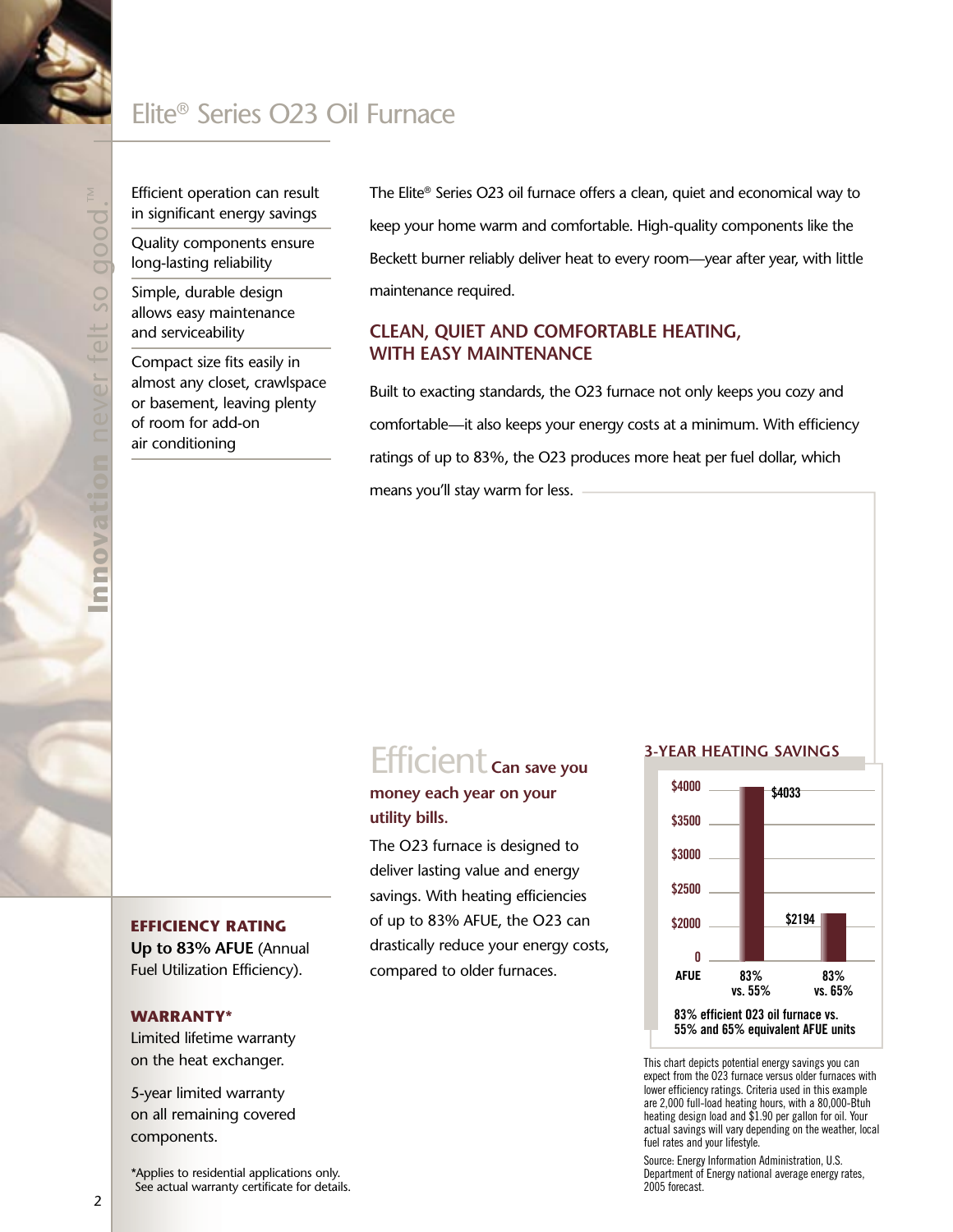## **INNOVATIVE FEATURES FOR ENHANCED COMFORT AND EFFICIENCY**



| Elite <sup>®</sup> Series O23 Specifications        |            |                               |                           |                      |
|-----------------------------------------------------|------------|-------------------------------|---------------------------|----------------------|
| 023 Up-flow                                         |            | Q2/3-70/90                    | 03/4-105/120              | 05-140/154           |
| AFUE                                                |            | 83%                           | 81%                       | 81%                  |
| Dimensions HxWxD (in.)                              |            | 54 x 19-1/2 x 30-5/8          | 54 x 19-1/2 x 30-5/8      | 54 x 22-1/2 x 33-1/8 |
|                                                     | HxWxD (mm) | 1372 x 495 x 778              | 1372 x 495 x 778          | 1372 x 572 x 841     |
| OF23 Lo-Boy (Rear Flue)<br>OF23 Lo-Boy (Front Flue) |            | Q3/4-105/120R<br>Q3/4-105/120 | Q5-140/154R<br>05-140/154 | OF2305-175/210R      |
| AFUE                                                |            | 81%                           | 81%                       | 80%                  |
| Dimensions HxWxD (in.)                              |            | 37 x 19-1/2 x 52-1/8          | 37 x 22-1/2 x 52-1/8      | 39 x 24 x 54-3/4     |
|                                                     | HxWxD (mm) | 940 x 495 x 1324              | 940 x 572 x 1324          | 991 x 610 x 1391     |
| 03-105/120<br><b>OHR23 Down-flow/Horizontal</b>     |            |                               | 05-140/154                |                      |
| <b>AFUE</b>                                         |            | 81%                           | 81%                       |                      |
| Dimensions HxWxD (in.)                              |            | 59 x 20-1/2 x 20-1/2          | 59 x 23-1/2 x 23-1/2      |                      |
|                                                     | HxWxD (mm) | 1499 x 521 x 521              | 1499 x 597 x 597          |                      |

**Note: Due to Lennox' ongoing commitment to quality, all specifications, ratings and dimensions are subject to change without notice.**